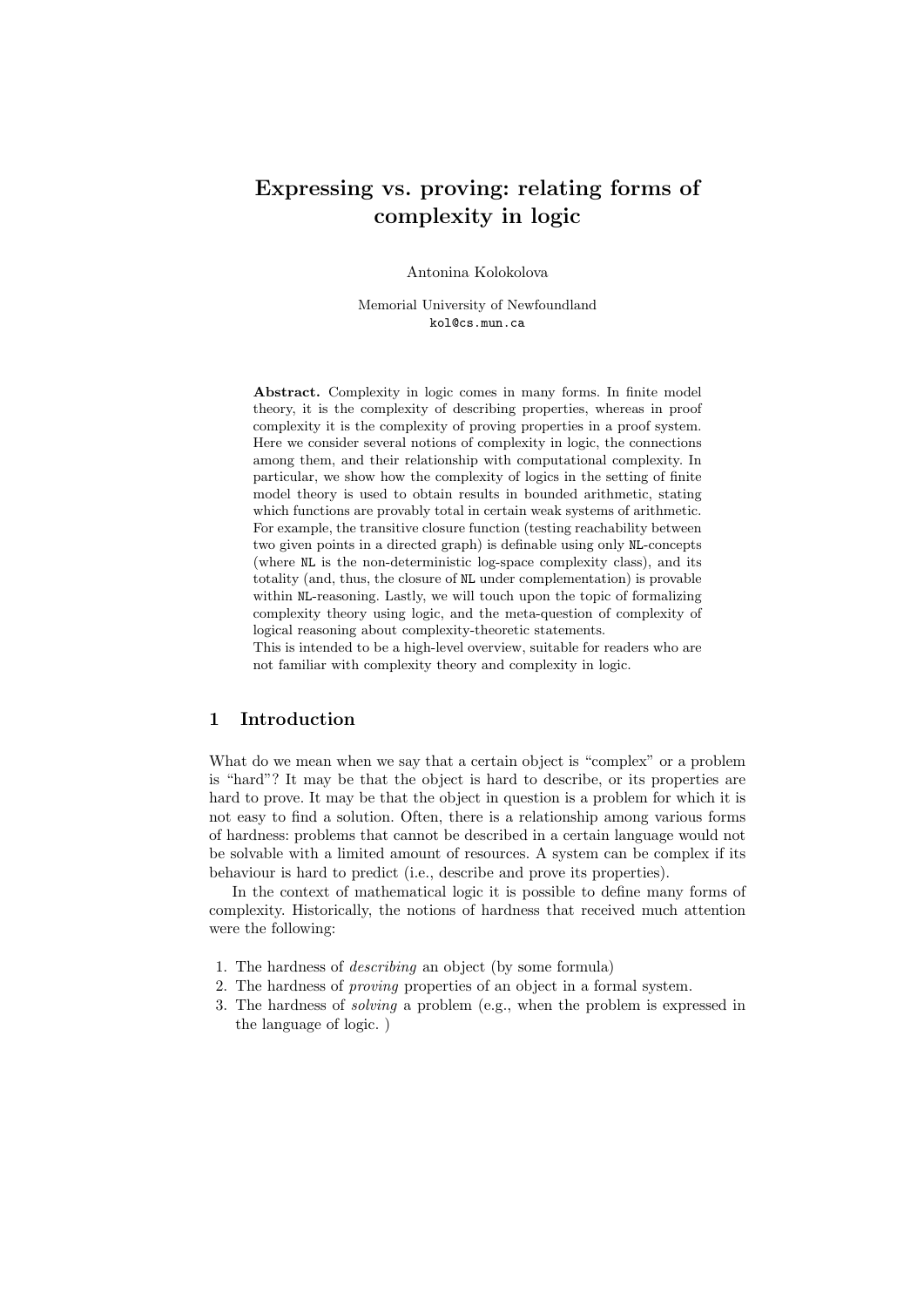It is natural that different areas of of mathematic (and mathematical logic) emphasize distinct notions of hardness, appropriate for their framework. In particular,

- 1. Finite model theory (and its subfield descriptive complexity) focuses more on the expressive power of logics, that is, complexity of describing objects.
- 2. Bounded arithmetic and proof complexity, as the name suggests, focus on provability and the complexity of proving properties of objects in theories and proof systems of varying power.
- 3. Computational complexity theory and some areas of computational logic are concerned with complexity of solving a problem (such as determining a membership in a set), where the problem is often presented in the language of logic.

Complexity theory developed as an area devoted to study of the concepts of hardness in their multitude, so it is not surprising that both finite model theory and bounded arithmetic with proof complexity have strong ties with complexity theory, making connections between the concepts, sharing the terminology and proof techniques. However, at this point it might be beneficial to look at the direct relationships among different notions of hardness in logic without going through a computational model as an intermediate step.

An example of such a connection is the relationship between systems of bounded arithmetic and proof systems. In some cases, there is a two-way relationship between the system of arithmetic which proves the soundness of its counterpart proof system, and, for the other direction, has all of its proofs translatable into the proofs in the proof system. For example, the system of arithmetic  $V<sup>0</sup>$  has such a connection with the proof system Bounded-Depth Frege, and the system of arithmetic  $V^1$  with Extended Frege.

Here we will present a different example of a direct relationship between logical characterizations, a connection between descriptive complexity and proving power of systems of bounded arithmetic. We show how such connection helps us obtain results in bounded arithmetic using the notion of hardness from descriptive complexity. We are interested in studying the power of proof systems that are allowed to reason only about objects of predefined complexity. .We show that for a certain range of complexities, if the class of objects is "sufficiently robust" (we will define this more precisely later), then it is possible to infer directly what is the power of a system of arithmetic which is allowed to reason with the objects of this class.

We start with the canonical notion of hardness from computational complexity theory.

# 2 The computational complexity setting

The computational complexity of a problem is measured in terms of amount of resources necessary for an algorithm to solve the problem. The conventional resources are space (memory) and time. Algorithms (programs) can be deterministic and non-deterministic; in the latter case we sometimes talk about complexity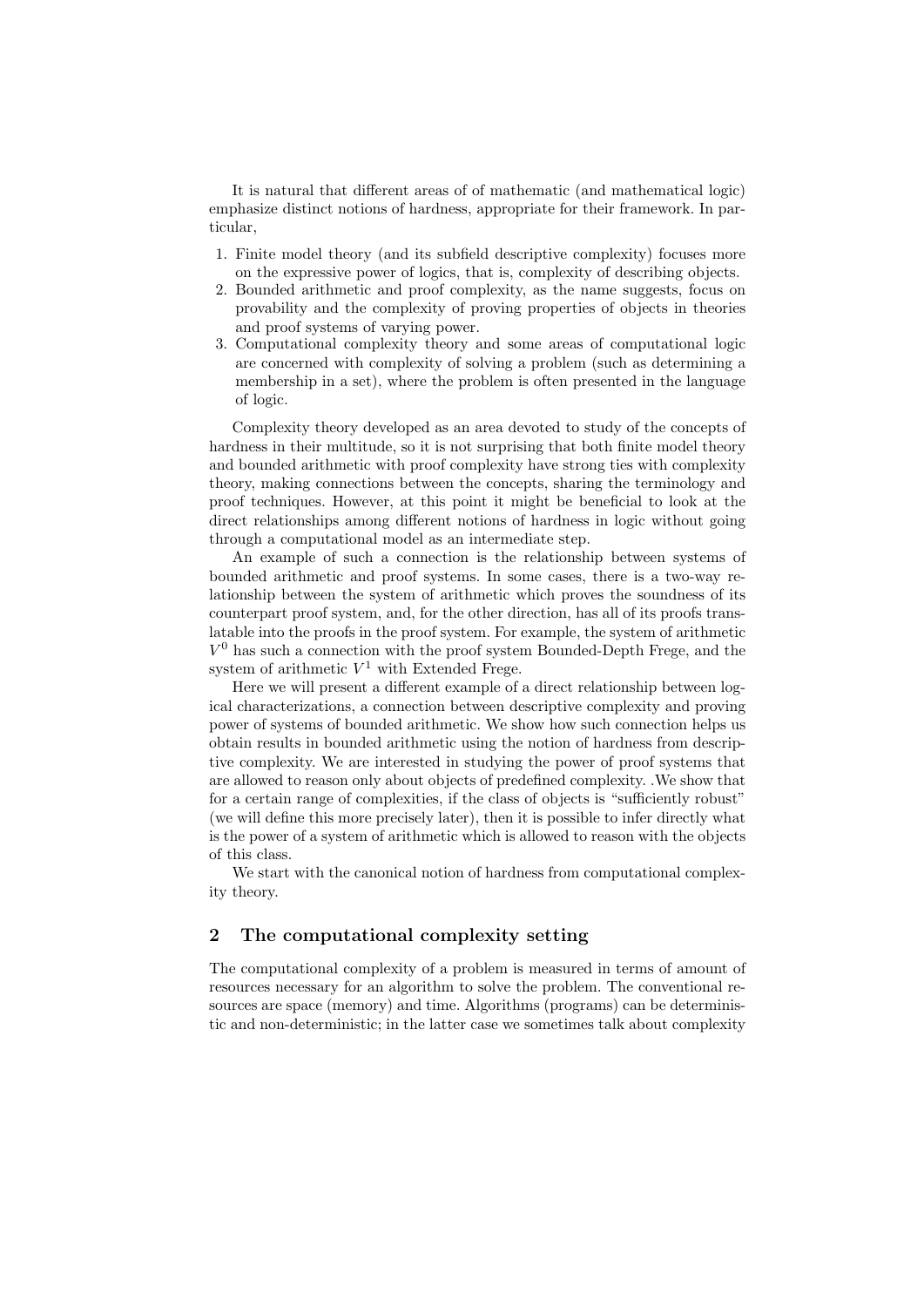of verifying a (guessed) solution. For example, the famous class NP consists of problems solvable by the non-deterministic polynomial-time algorithms (that is, problems which have solutions verifiable by polynomial-time algorithms). Similarly, the problems solvable by non-deterministic algorithms using amount of space logarithmic in the length of the input comprise the class NL.

An important feature which supports the concept of a complexity class as a useful framework is that most of the complexity classes are robust, in a sense that definitions in different frameworks, often with different computational models often give the same class of algorithms. In particular, a composition or a Boolean combination of problems in the class is usually still within the same class (with the notable exception of complementation: for non-deterministic time classes the closure under complementation is a major open problem). One of the most robust in this respect is the class polynomial time, which is closed under Boolean operators, composition of functions and more. For a contrast, the class of problems solvable in the time linear in their input does not have such nice closure properties. This is one of the reasons that the class P of polynomial-time solvable problems is has been a more popular object of research than  $LinTIME$ .

A complexity class that is also very robust, and has several natural definitions in the context of logic is uniform  $AC^0$ , the class of problems solvable by a uniform (that is, computable by a very simple algorithm) family of constant-depth polynomial-size boolean circuits. In bounded arithmetic, this class corresponds to the theory  $V^0$  or, in the first-order setting,  $I\Delta_0$  (where  $I\Delta_0$  is Peano Arithmetic with induction restricted to bounded formulae).In proof complexity, it corresponds to the Bounded Frege proof system. In the descriptive complexity setting  $AC^0$  can be defined as the class of properties expressible in first-order logic over structures that contain arithmetic. We will discuss it in more detail later.

Yet another attraction of complexity classes is that they often have a set of "maximal" problems, where maximality is with respect to reductions between problems. That is, a problem belonging to a complexity class is complete for this class if any other problem in this class can be solved by reducing it to the complete one. A classical example of a problem complete for NP is 3-colourability: given a graph as an input, determine if it can be coloured with three colours so that no edge connects vertices of the same colour. That is, any problem in NP can be "disguised" (with little effort) as 3-colourability. This makes it possible to concentrate on just one problem when studying properties of a complexity class: if such a problem is proven to be solvable in another class, then the whole class of problems for which it is complete can be solved within that class. A recent result of this kind is due to Reingold [Rei05], who have shown how to solve graph reachability in undirected graphs using only logarithmic amount of space (in L), which implies that all problems in the corresponding class symmetric logspace are solvable in L. The general graph reachability problem (determining if there is a path between two vertices) is complete for the non-deterministic logspace class NL; it is still open whether L is a proper subset of NL.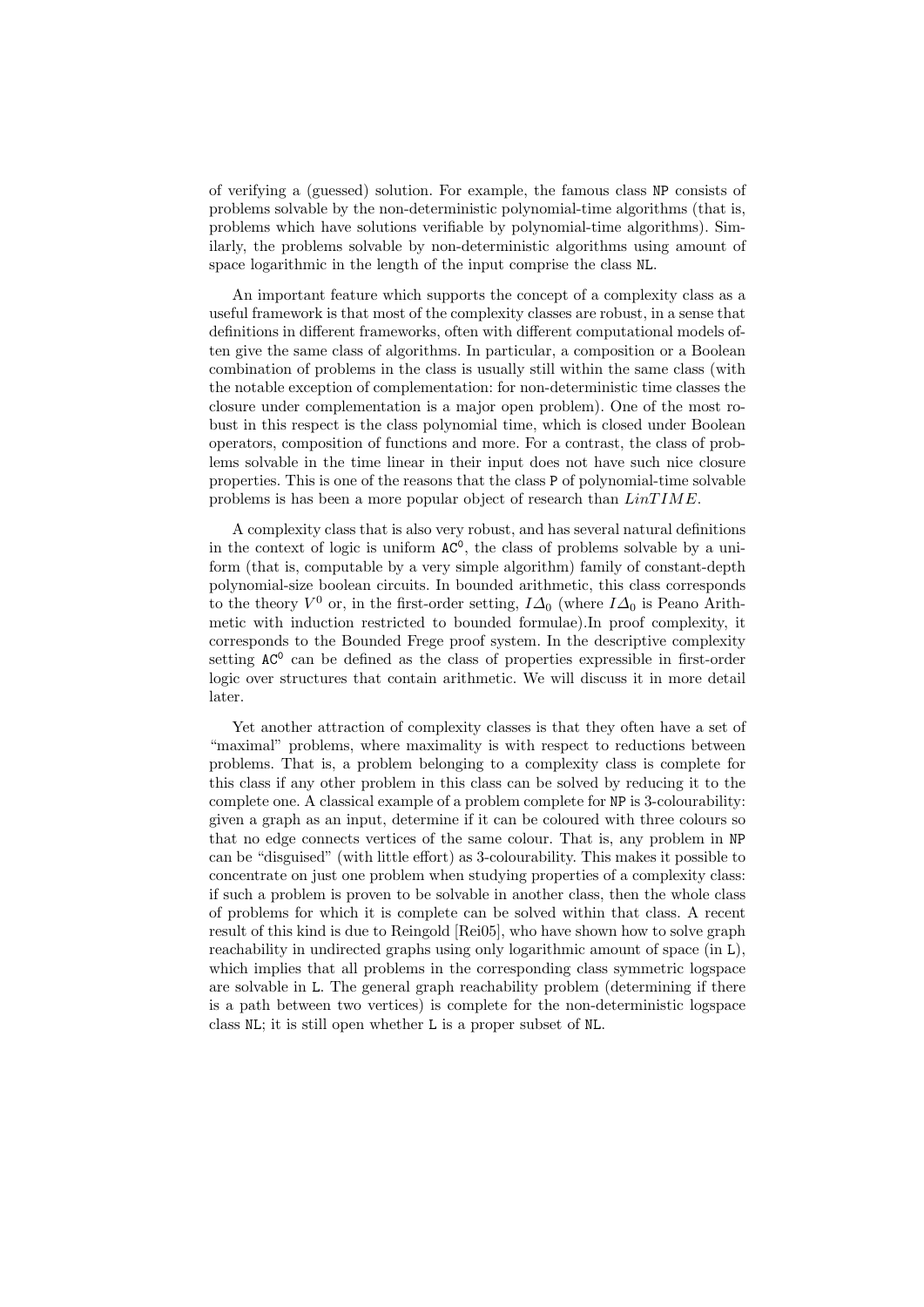The class  $AC^0$  is one of the few for which there are non-trivial lower bounds: the Parity problem of determining if an input string has an odd number of 1s is not in  $AC^0$ . That is, there is no first-order formula which would be true on all and only structures with odd number of elements (in fact, since this result holds in a non-uniform setting: adding to the vocabulary any kind of numerical predicates, even undecidable ones, would still not help a first-order formula to express a parity of a string). Binary addition can be done in  $AC^0$ , but multiplication cannot.

# 3 Finite model theory and descriptive complexity

Finite model theory developed as a subfield of model theory with emphasis on finite structures. In this new setting many of the standard techniques of model theory, most notably compactness, do not apply<sup>1</sup>. Since testing if a first-order formula has a finite model is undecidable [Tra50], our focus will be on the complexity of model checking: given a finite structure and formula of some logic, decide if this structure is a model of this formula. Considering both the formula and the structure as inputs to an algorithm deciding this gives fairly high complexity: checking if a first-order formula holds on a Boolean (two-element) structure is complete for PSPACE (class of problems solvable using amount of memory polynomial in the length of the input), which is believed to be larger than P or NP. Therefore, we consider *data complexity* of the model checking, where a formula is fixed and the only input is the structure. For example, a formula might encode the conditions for a graph to be 3-colourable, and structures correspond to graphs: the elements of their universes are treated as vertices, and a binary relation  $E$  is viewed as an edge relation of a graph. This  $E$  is the only free relational variable occurring in the formula for 3-colourability.

This leads us to descriptive complexity, the area studying the direct correspondence between complexity classes and data complexity of logics of different power. In this setting a logic is said to capture a complexity class over a class of structures if, informally, the model checking problem for the logic is solvable in the complexity class and every problem in the class is representable by a formula of this logic. A classical reference on the subject is the book "Descriptive complexity" by Immerman [Imm99]. Here, we follow the presentation from [Lib04].

**Definition 1 (Capture by a logic).** Let C be a complexity class, L a logic and K a class of finite structures. Then L captures C on K if

- 1. For every L-sentence  $\phi$  and every  $A \in K$ , testing if  $A \models \phi$  with  $\phi$  fixed and an encoding of  $A$  as an input can be done in  $C$ .
- 2. For every collection  $K'$  of structures closed under isomorphism, if this collection is decidable in C then there is a sentence  $\phi_{K'}$  of L such that  $A \models \phi_{K'}$ iff  $A \in K'$ , for every  $A \in K$ .

<sup>&</sup>lt;sup>1</sup> Please see [Fag93] for an excellent survey of this area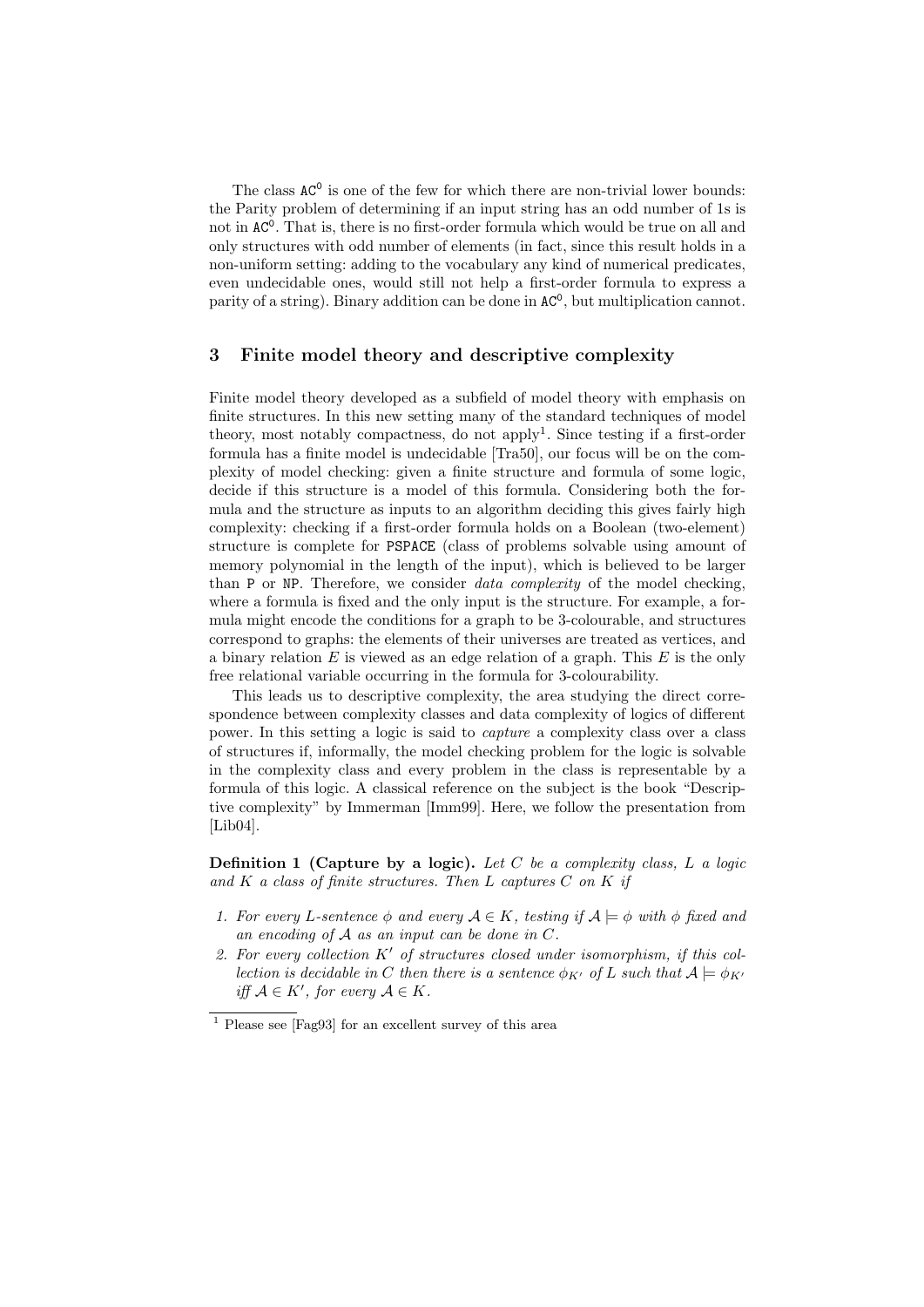In descriptive complexity the class of structures is often restricted to arithmetic structures, that is, structures with min, max,  $+, \times, \leq, =$  in the language which receive standard interpretations. In that case, the universe of a structure is considered to be  $\{0, \ldots, n-1\}$ . This comes from the need for arithmetic operations to arithmetize Turing machines in the logic context. Over general structures, most such logics (in particular, first-order logic) are strictly weaker, since it becomes impossible to express computation.

Example 1 ( $\text{PARTY}(X)$ ). This is a formula over successor structures (that is, structures with min, max, and successor function  $s$  in the vocabulary which always receive standard interpretations). The structures also contain a unary relational symbol  $X$ . Models of the formula below are those of such structures that interpret  $X$  as a unary relation (that is, a set) with an odd number of elements. It encodes a dynamic-programming algorithm for computing parity of X:  $P_{odd}(i)$  is true (and  $P_{even}(i)$  is false) iff the prefix of X of length i contains an odd number of 1's. Here, si is the successor of i, that is  $i + 1$ .

$$
\exists P_{even} \exists P_{odd} \forall i P_{even} (\text{min}) \land \neg P_{odd} (\text{min})
$$
  
\n
$$
\land (P_{odd} (\text{max}) \leftrightarrow \neg X (\text{max})) \land (\neg P_{even}(si) \lor \neg P_{odd}(si))
$$
  
\n
$$
\land (P_{even}(i) \land X(i) \rightarrow P_{odd}(si)) \land (P_{odd}(i) \land X(i) \rightarrow P_{even}(si))
$$
  
\n
$$
\land (P_{even}(i) \land \neg X(i) \rightarrow P_{even}(si)) \land (P_{odd}(i) \land \neg X(i) \rightarrow P_{odd}(si))
$$

We usually think of the parity problem in the complexity-theoretic setting as a problem of determining if an input string contains an odd number of 1s. This example illustrates how a translation between these contexts is done: a binary string of length n becomes a structure over the universe of size  $n$  with a unary relation, X, such that for any i in the universe of the structure  $X(i)$  holds iff the  $i^{th}$  bit of the string in the complexity-theoretic setting is 1. Thus, any language in complexity-theoretic setting can be translated into the finite model theory framework using this method for representing binary strings (provided some order is relation either already in the vocabulary or is definable, to allow us to say 'the ' $i^{th}$  element"). However, often it is more convenient to consider other types of structures: for example, although graphs can be represented as strings (and they are when considered as inputs to Turing machines), in the finite model theory setting it is much more natural to view them as structures with a binary relation representing the edge relation of the graph.

The first capture result, a result relating a complexity class to a logic, is due to Fagin [Fag74], who showed that existential second-order logic captures precisely the complexity class NP. His proof has a similar structure to Cook's original proof of NP-completeness of propositional formula satisfiability [Coo71], but instead of propositional variables Fagin uses existentially quantified second-order variables. These variables encode the computation (Cook's computational tableau of the NP-machine), and the formula states that the computation is correct and the final line states that the input string (encoded as a unary relation in a structure in Fagin's setting) is in the language. A notable feature of Fagin's result is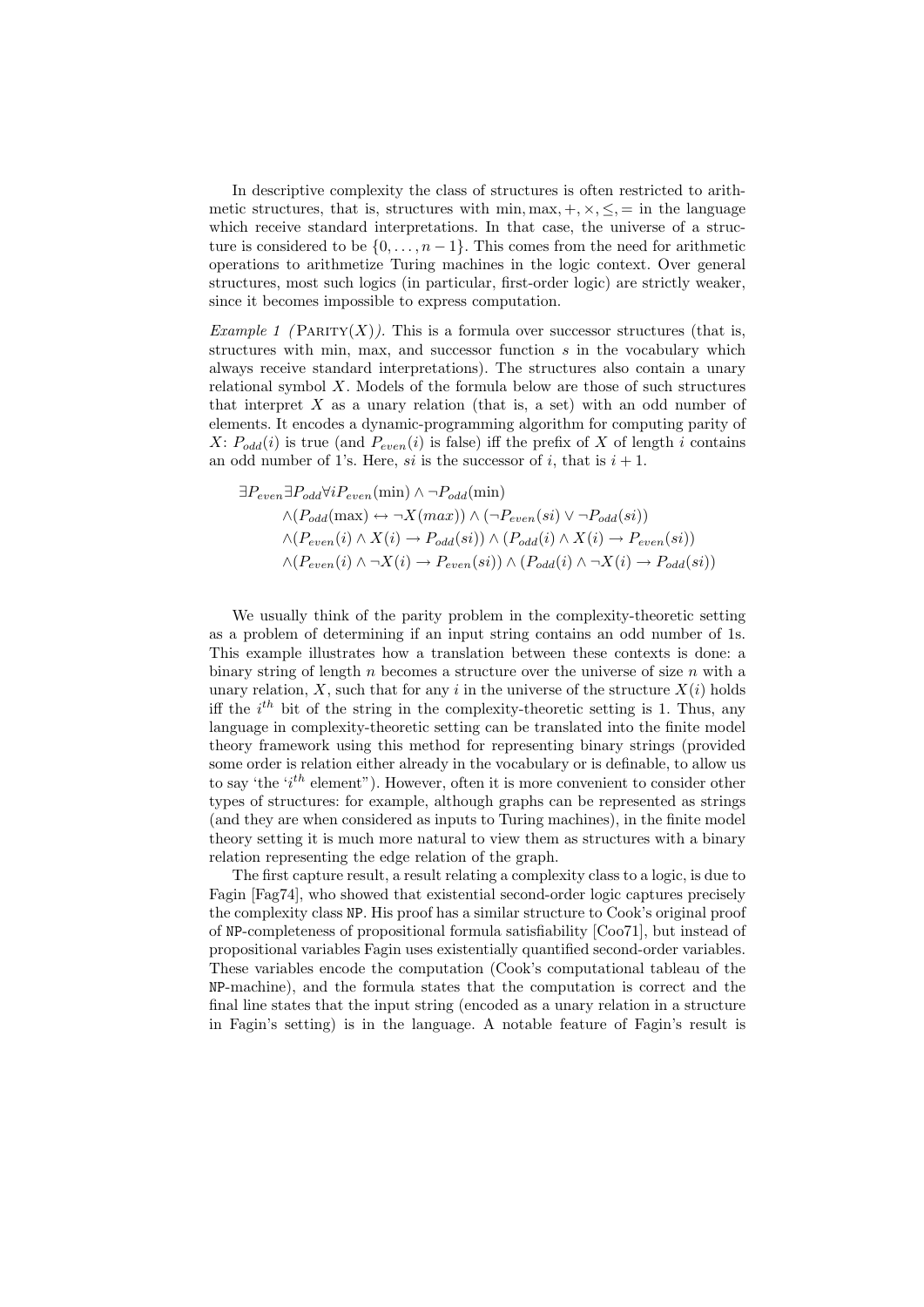that it holds over all structures, whereas  $AC^0$  vs. first-order logic only holds for arithmetic structures: existential second-order logic is powerful enough to express all relations needed to encode computation (which, for example, first-order logic provably cannot express).

Another feature of Fagin's theorem is that it shows how local the verification of a solution is for an NP-language. Although this is already present in the proof of Cook's theorem, the fact that a finite formula is enough to describe the computation of a NP Turing machine on input of any size makes this fact very explicit. This is an very interesting property of NP languages, especially intriguing in that most of the relativized versions of NP, that is  $NP^O$  for some oracle O, do not possess it. Here,  $\mathbb{NP}^O$  is a class of languages computable by NP algorithm with an additional ability to ask questions "is string  $s$  in  $O$ ?" where  $O$  is some fixed language. It is a famous result by Baker, Gill and Solovay [BGS75] that none of the proof techniques that is insensitive to the presence of oracles (such as diagonalization) can resolve P vs NP question. The logic characterization of relativization and locality has been studied in [AIV92] in the setting of systems of arithmetic. In particular, they show that the locality condition only holds for a small limited subset of possible oracles.

A major open problem in finite model theory is whether there is a logic capturing on all (including unordered) structures the complexity class P of polynomial-time decidable languages. It is conjectured [Gur88] that there is no such logic: if so, then  $P \neq NP$ .

#### 3.1 Logics between first-order and existential second-order

In the data complexity setting, first-order logic captures  $AC^0$  and existential second-order logic already captures NP. However, many interesting complexity classes lie between these two, in particular classes P (polynomial time) and NL (non-deterministic logspace). The two ways to capture these classes (in the presence of order) are either by extending first-order logic with additional predicates, or restricting second-order logic. In the first approach, a logic for NL is obtained by adding a transitive closure operator to first-order logic, and P is captured by first-order logic together with a least fixed point operator [Imm83,Imm82,Var82]. Here we will concentrate on the second approach, due to Grädel [Grä91].

**Definition 2.** SNP formulae are of the form  $\exists P_1 \dots P_k \forall x_1 \dots x_l \psi(\bar{P}, \bar{x}, \bar{a}, \bar{Y})$ , where  $\psi$  is quantifier-free.

Two important types of SNP formulae are SO∃-Horn and SO∃-Krom:

- $SO\exists$ -Horn:  $\psi$  is a CNF with no more than one positive literal of the form  $P_i(t)$  per clause.
- SO∃-Krom:  $\psi$  is a CNF with no more than two  $P_i$  literals per clause.

In particular, the formula for Parity in the example above is both a secondorder Horn and a second-order Krom formula. The notion of SNP was introduced by Papadimitriou and Yanakakis in  $[PY88]$ ; Grädel does not use this terminology when defining SO∃-Horn and SO∃-Krom formulas.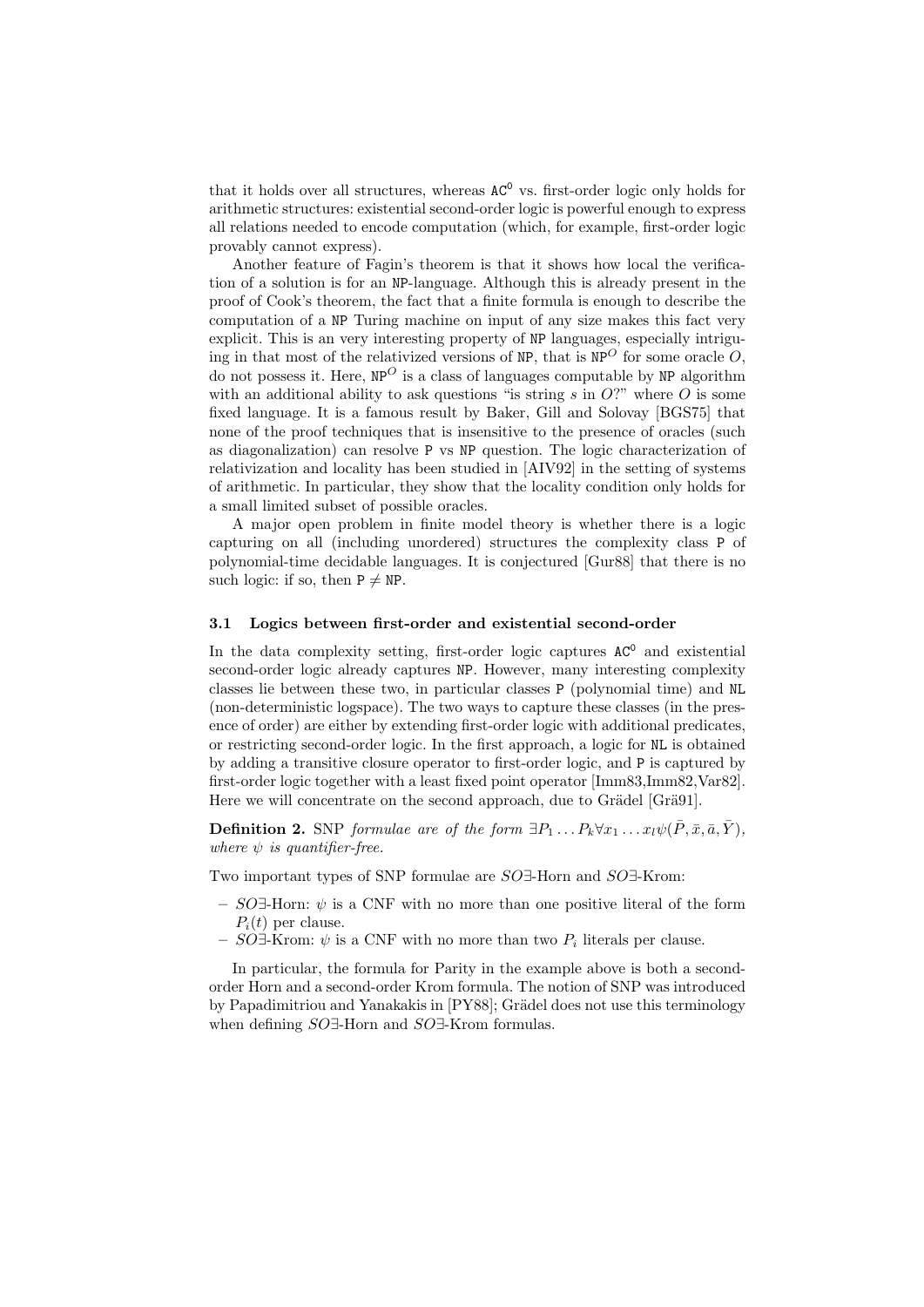Theorem 1 ([Grä92]). Over structures with successor, SO∃-Horn and SO∃-Krom capture complexity classes P and NL, respectively.

The proof is based on the fact that propositional Horn (resp. 2CNF) formula satisfiability is complete for P (resp. NL). To convert these formulas in the propositional setting, it is enough to take a conjunction of copies of the formulas for every possible value of the tuple of variables under the universal quantifier: the relational variables on a fixed tuple of values become essentially propositional variables. Since there are only constantly many quantified first-order variables, the resulting formula has length polynomial in the size of the structure. For the other direction of the proof in the SO∃-Horn case note that the formula from Fagin's proof encoding the computation of an NP-machine is SO∃-Horn when the machine is deterministic.

# 4 Bounded arithmetic

Just like in complexity classes P and NP the computation length is bounded by a polynomial, in bounded arithmetic quantified variables are bounded by a term in the language (e.g., a polynomial in free variables of a formula). Here, instead of describing functions by formulae the goal is to prove their totality within a system; we will say that a system of arithmetic captures a function class if it proves totality of all and only functions in this class. In this setting, arithmetic reasoning with formulas having an unbounded existential quantifier captures primitive recursive functions in the same sense as reasoning with an appropriate bounded version of these formulae captures polynomial-time functions.

# 4.1 The language and translation from the finite model theory setting

There are two notions of hardness appearing in the theories of arithmetic setting. One of them is a "descriptive" notion of arithmetic formulae representing (that is, describing) a property; another is a more recursion-theoretic notion in terms of the provable totality of functions (the term "defining" is used in either context in literature). In this section we show how results in descriptive complexity, translated into the framework of bounded arithmetic to become representability results, help us obtain results about provability of function totality.

Definition 3. Call a (first-order) quantifier bounded if the domain of quantified variables is restricted to values less than the value of a bound, where the bound is a term in the language. For second-order quantifiers, the bounding term bounds the length of the second-order object (i.e., the length of a string). A formula is bounded if all of its quantifiers are bounded.

Define  $\Sigma_0^B$  to be the class of bounded formulas with no second order quanti- $D$ efine  $\mathcal{L}_0$  to be the class of bounded formalls with no second order quantifiers over  $\mathcal{L}_2$ , and  $\Sigma_1^B$  as a closure of  $\Sigma_0^B$  under bounded existential second-order quantification.  $\Sigma_i^B$  is defined inductively in a natural way.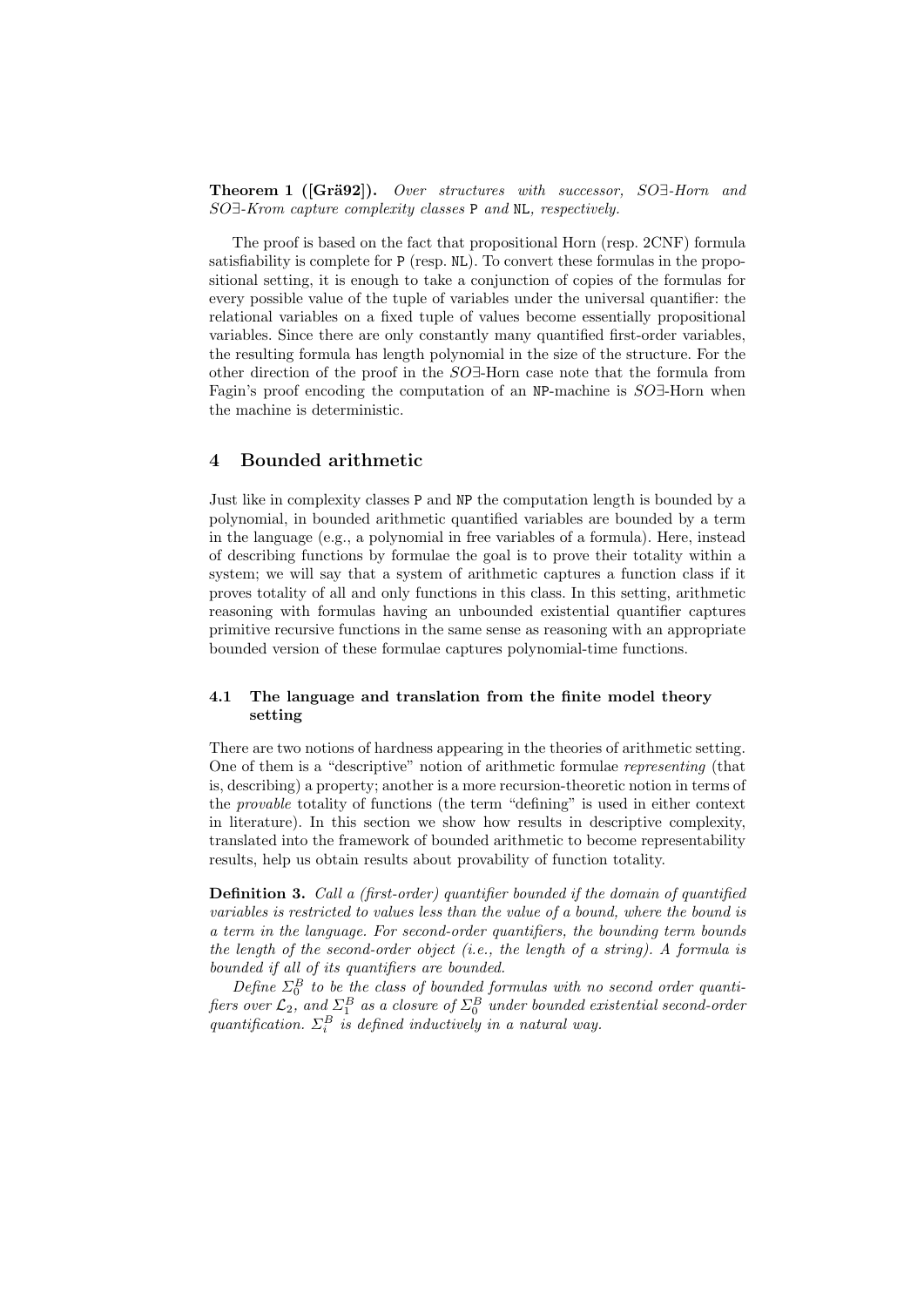It seems that the correspondence of logics in finite model theory framework with representability in bounded arithmetic is folklore. This translation works most naturally in the setting of second-order systems of arithmetic such as systems  $V^i$ . Here, by "second-order" systems we mean two-sorted, with one sort for numbers, and another for strings (viewed as sets of numbers). For a thorough treatment of this framework, please see Cook's survey [Coo03] or a book by Cook and Nguyen [CN08], scheduled to be published in March 2009.

Let  $\phi$  be a (possibly second-order) formula with free relational variables  $R_1, \ldots, R_k$  over a vocabulary that contains arithmetic. The corresponding  $\Sigma_i^B$ formula has  $R_i$  as parameters, where non-monadic relational variables are represented using a pairing function, as well as an additional parameter  $n$  denoting the size of the structure. It is easy to see that this formula holds on its free variables iff the corresponding structure is a model of the original formula in the finite model theory setting. So here in the arithmetic setting a binary string  $X$ corresponding to an input string of an algorithm would be a free second-order variable in a formula.

In particular, arithmetic versions of SO∃-Horn and SO∃-Krom are subsets of  $\Sigma_1^B$ , with no existential first-order quantifier and Horn (resp. Krom) restriction on the occurrences of quantified second-order variables. In this paper we will abuse the notation and say  $SO=$ -Horn and  $SO=$ -Krom meaning both Grädel's logics and their translation into the language of arithmetic.

Example 2. The Parity formula defined in example 1 can be written as follows in the bounded arithmetic setting:

$$
PARTY(X) \equiv \exists P_{even} \exists P_{odd} \forall i < |X|
$$
\n
$$
P_{even}(0) \land \neg P_{odd}(0) \land P_{odd}(|X|) \land (\neg P_{even}(i+1) \lor \neg P_{odd}(i+1))
$$
\n
$$
\land (P_{even}(i) \land X(i) \to P_{odd}(i+1)) \land (P_{odd}(i) \land X(i) \to P_{even}(i+1))
$$
\n
$$
\land (P_{even}(i) \land \neg X(i) \to P_{even}(i+1)) \land (P_{odd}(i) \land \neg X(i) \to P_{odd}(i+1))
$$

Here,  $X$  is the only free variable, and all second-order variables are implicitly bounded by the largest value of the indexing term  $(i+1=|X|$  in this example). Note that here it is possible to reference  $P_{odd}(|X|)$ , and so we do to simplify the formula. Of course, a direct translation would not account for such details. Here we did not need to refer to the size of the universe n since  $|X| = n$ ; if there were no relational symbols in the vocabulary a corresponding formula would have to reference n explicitly.

#### 4.2 Systems of bounded arithmetic

Early study of weak systems of arithmetic concentrated on restricted fragments of Peano Arithmetic, e.g.,  $I\Delta_0$  in which induction is over bounded first-order formulae [Par71]. This system,  $I\Delta_0$ , was used by Ajtai [Ajt83] to obtain lower bounds for the Parity Principle, which implied lower bounds for the complexity class  $AC^0$ . A different approach was used by Cook: in 1975 he presented a system PV for polynomial-time reasoning  $[Coo75]$ . PV is an equational system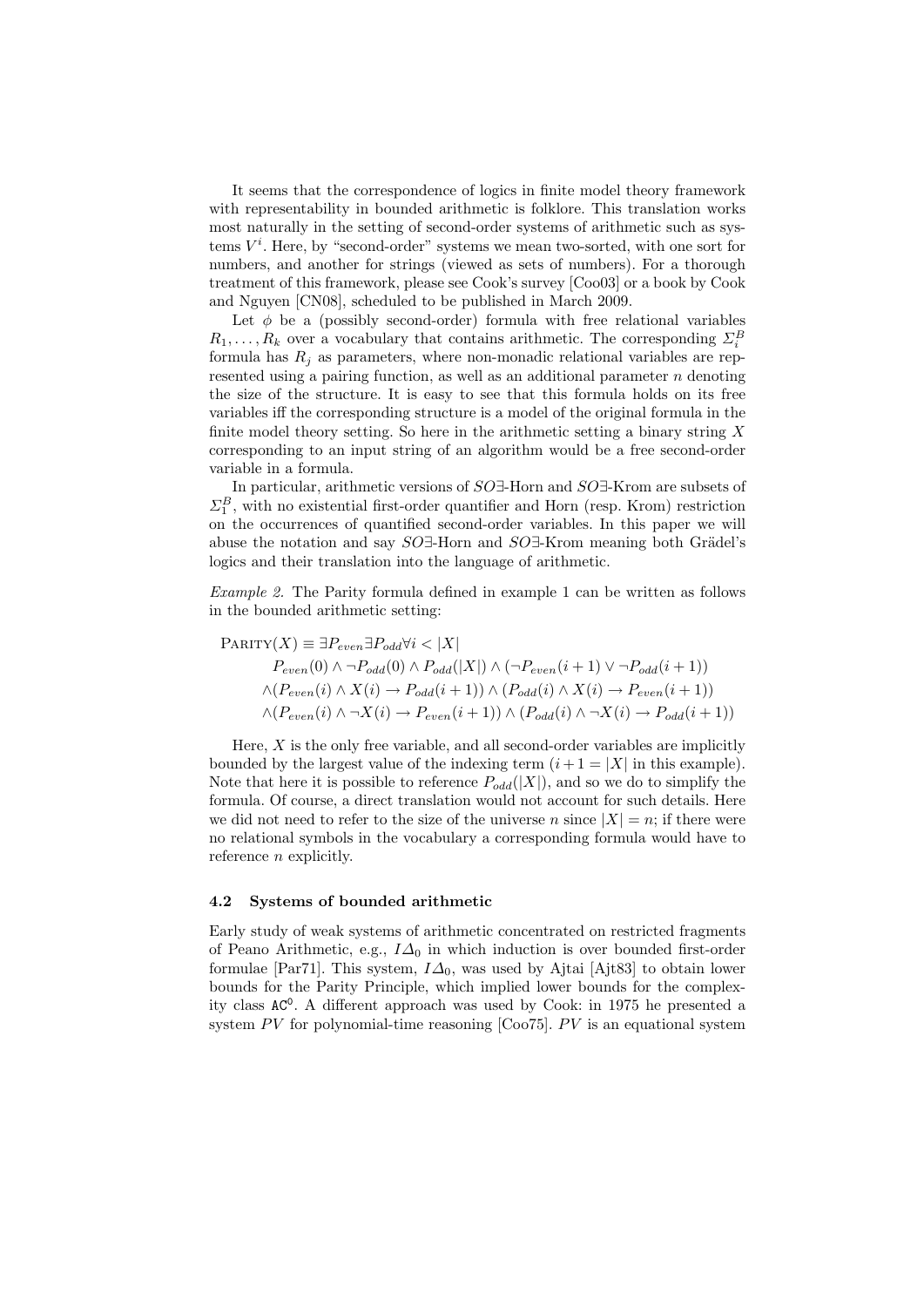with a function for every polynomial-time computable function defined using Cobham's [Cob65] recursion-theoretic characterization of polynomial-time functions. Yet another way of characterizing polynomial-time functions was presented by Leivant in [Lei91,Lei94]; his characterization is somewhat similar in nature to the one we use here.

The major development in bounded arithmetic came in the 1985 PhD thesis of S. Buss [Bus86]. There, several (classes of) systems of bounded arithmetic were described, capturing major complexity classes such as P, EXP and the levels of polynomial-time hierarchy PH (viewed as classes of functions). The best known system is  $S_2^1$ , which is a first-order system capturing P. To capture higher complexity classes such as PSPACE and EXP, Buss extends his systems to secondorder.

In second-order systems we consider here, the richer language of Buss's firstorder systems is simulated using second-order objects; in Buss's second-order systems for PSPACE and EXP the vocabulary contains powerful functions missing in our setting (function  $x \# y = 2^{|x| \cdot |y|}$ ). Second-order quantified variables are strings of bounded length; the notation  $\exists Z \leq b$  corresponds to  $\exists Z |Z| \leq b$ . First-order objects or numbers are index variables: their values are bounded by a term in number variables and lengths of second-order variables. The translation between first and second-order system is given by the RSUV isomorphism due to [Raz93,Tak93]. Here, the isomorphism is between first-order systems (R, S) and second-order systems (U and V). In particular, it translates Buss's  $S_2^1$  into  $V^1$ , a system that reasons with  $\Sigma_1^B$ , that is, existential second-order definable predicates.

Let  $\mathcal{L}_2$  be the language of Peano Arithmetic with added terms |X| (length) of X) and  $X(t)$  (membership of t in X), where X is second-order viewed as a set or a binary string. We look at the systems axiomatized by Peano axioms on the number variables, together with the axioms defining length of second order variables: L1:  $X(y) \rightarrow y \le |X|$  and L2:  $y + 1 = |X| \rightarrow X(y)$ . Additionally, there is a comprehension axiom scheme: for every formula  $\phi$  from a given class of formulae  $\Phi$  such as  $\Phi = \Sigma_1^B$  or  $\Phi = SO \exists$ -Horn,

$$
\exists Z \le b \forall i < b(Z(i) \leftrightarrow \phi(i, \bar{a}, \bar{X})), \tag{Comprehension}
$$

Such systems of arithmetic reason with objects of complexity allowed in the comprehension axiom scheme. For example, reasoning in  $V^0$  is limited to reasoning with  $\Sigma_0^B$ -definable objects.

Although the general definition uses an axiom scheme (and thus an infinite set of axioms) in many cases such as SO∃-Horn it is possible to obtain a finitely axiomatized system by encoding by a  $\Phi$ -formula an evaluation algorithm for the formulas from  $\Phi$ . In particular, the base system  $V^0$  is finitely axiomatized. Please see [CK03] for details.

**Definition 4.** For an integer  $i \geq 0$ , define  $V^i$  to be the system with comprehension over  $\Sigma_i^B$  formulas (e.g.,  $V^1$  has comprehension over  $\exists SO$  formulae). For a general class  $\Phi$  of formulas, V- $\Phi$  is the system with comprehension over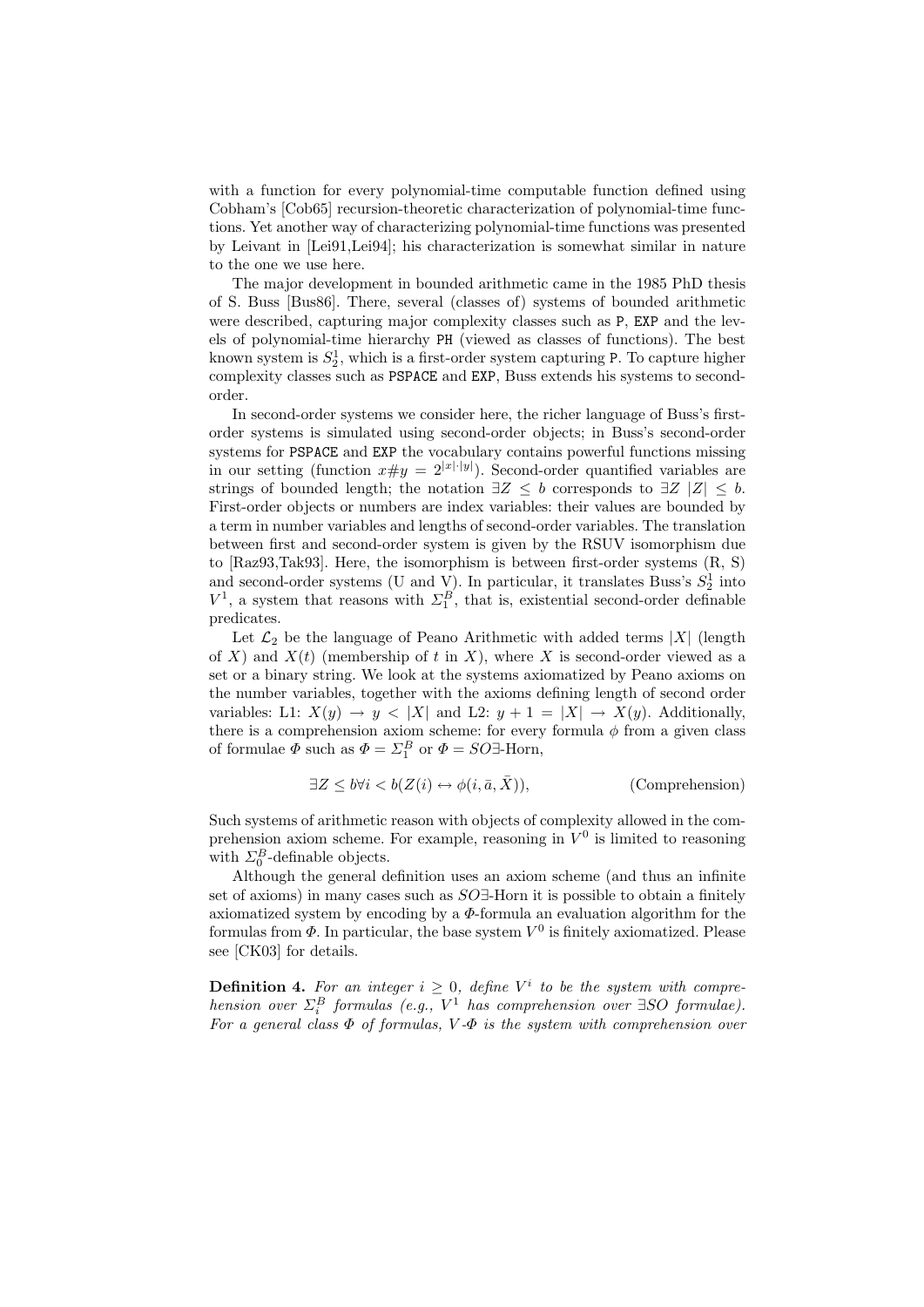Φ. In particular, V -Horn and V -Krom are the systems with comprehension over SO∃-Horn and SO∃-Krom, respectively.

Note that even in  $V^0$ , the weakest of this class of systems with its comprehension over formulae with no second-order quantifiers, it is possible to prove induction and minimization principles for the respective class of formulae from comprehension and length axioms. That is, an induction axiom of the form  $(Z(0) \wedge \forall i < n(Z(i) \rightarrow Z(i+1))) \rightarrow Z(n)$  is provable directly from the  $(\Sigma_0^B)$ comprehension scheme and length axioms. Thus there is no need for an explicit induction axiom as in Buss's systems or Peano Arithmetic.

An interested reader can find much more information about bounded arithmetic and related areas in [Kra95,Bus86,HP93,Coo03] and an upcoming book by Stephen Cook and Phuong Nguyen [CN08].

### 5 Defining functions in the bounded arithmetic setting

In the setting of bounded arithmetic, the "hardness" is usually taken to be the complexity of properties provable in this system. In particular, the correspondence with complexity-theoretic notion of hardness is via the provability of the function totality. That is, the strength of a system of arithmetic is associated with the computational complexity of functions that this system proves total. For example, a version of Peano Arithmetic with one unbounded existential quantifier allowed in induction formulae  $(I\Sigma_1)$  proves the totality of primitive recursive functions, and  $V^0$  where all quantifiers are bounded does the same for AC<sup>o</sup> functions (in the second-order setting).

Definition 5. (Capture by a system of arithmetic) A system of arithmetic captures a function class if it proves totality of all and only functions in this class.

Traditionally, functions are introduced by their recursion-theoretic characterization (see [Cob65] for the original such result or [Zam96]). For example, Cobham's characterization of P uses limited recursion on notation:

$$
F(0, \bar{x}, \bar{Y}) = G(\bar{x}, \bar{Y})
$$
  

$$
F(z+1, \bar{x}, \bar{Y}) = cut(p(z, \bar{x}, \bar{Y}), H(z, \bar{x}, \bar{Y}, F(z, \bar{x}, \bar{Y}))).
$$

Here, the function  $cut(x, y)$  cuts out the rest of  $H(.)$  beyond the bound  $p(z, \bar{x}, \bar{Y})$ , where  $p()$  is a polynomial (that is, a term in the language).

Since we are trying to relate the expressive power of the formulas occurring in the in comprehension axiom scheme and complexity of functions, we introduce function symbols by setting their bitgraphs to be formulas from the comprehension scheme as follows.

**Definition 6.** Let  $\Phi$  be a logic capturing a complexity class C in the descriptive setting. We define a corresponding function class  $FC$  by defining functions f and  $F$  in  $FC$  as follows:

$$
z = f(\bar{x}, \bar{Y}) \leftrightarrow \phi(z, \bar{x}, \bar{Y}) \qquad F(\bar{x}, \bar{Y})(i) \leftrightarrow i < t \land \phi(i, \bar{x}, \bar{Y})
$$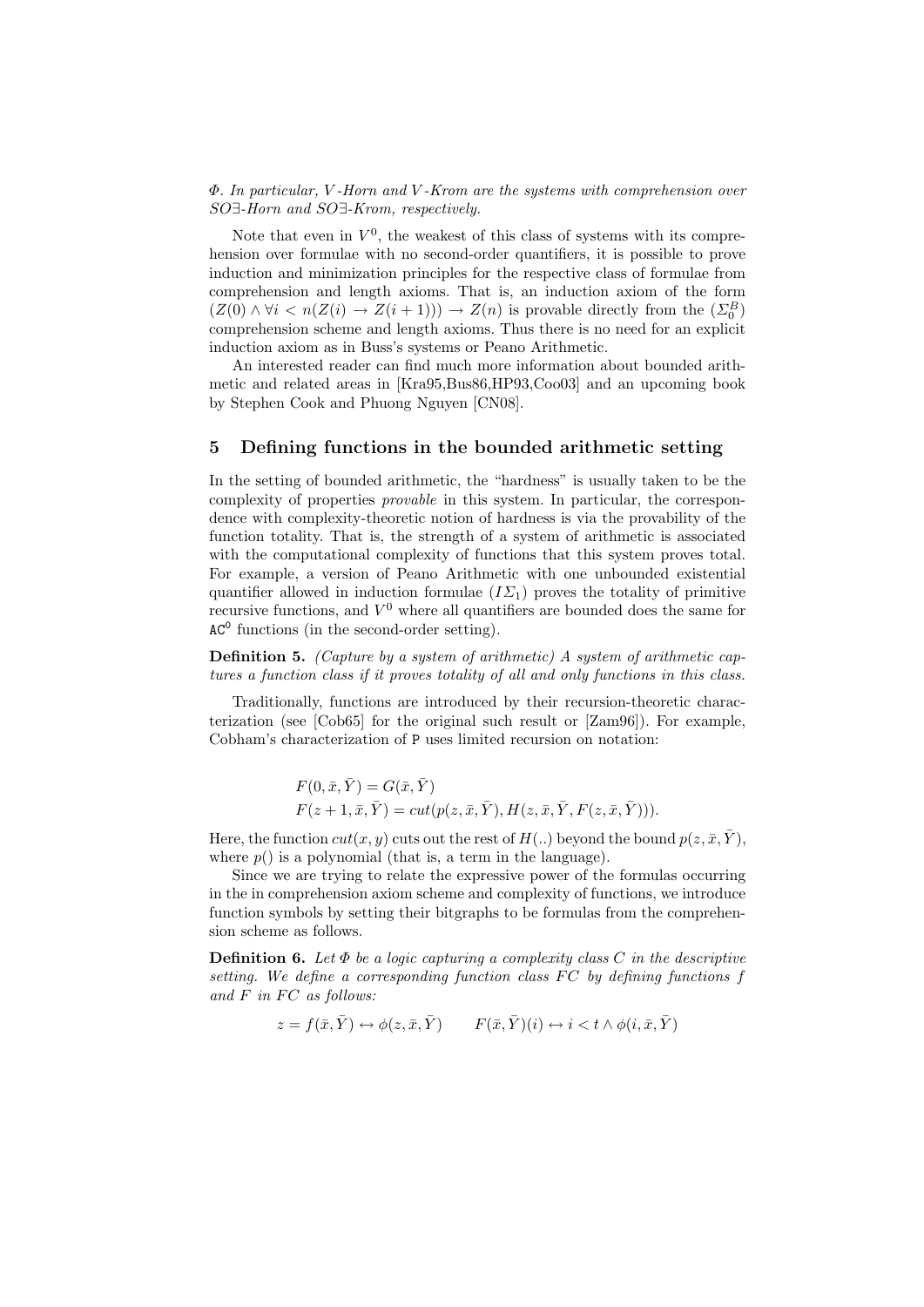Here, f and F are number and string functions, respectively, and  $\phi \in \Phi$ . That is, define functions by formulae from  $\Phi$  by stating that graphs of number functions and bitgraphs of string functions are representable by formulae from Φ.

In particular, NL functions are the ones definable by SO∃-Krom formulae and bitgraphs of polynomial-time functions are described by SO∃-Horn formulae. With these definitions we obtain the following capture results.

- System  $V^0$  captures complexity class  $AC^0$ . [Zam96,Coo02]
- Systems V -Horn and V -Krom with comprehension over SO∃-Horn and SO∃-Krom, respectively, capture P and NL. [CK01,CK03]
- $-$  System  $V^1$  also captures P. [Zam96]

Recently, Kuroda [Kur07] characterized the complexity class LogCFL using the same framework. He used comprehension over essentially the descriptions of uniform semi-unbounded fan-in circuits (which form a class  $SAC<sup>1</sup>$  equivalent to LogCFL) to capture this class, and showed that he can prove all the main properties of the class inside the resulting system. In particular, he formalized within his system  $V$ - $Q^{SAC}$  the inductive counting algorithm for closure of  $SAC<sup>1</sup>$ under complementation due to [BCD+89].

Note that the system  $V^1$ , although likely stronger than (that is, not conservative over) V-Horn because it reasons with NP-predicates, also captures P by our definition of capture. That is,  $\Sigma_1^B$ -theorems of  $V^1$  and V-Horn are the same, but it is likely that V-Horn does not prove the comprehension axiom of  $V^1$ , which is a  $\Sigma_2^B$  statement. This leads to the following question:

# 6 When do systems based on formulas describing a complexity class capture the same class?

What makes systems such as  $V^0$ , V-Horn and V-Krom "minimal" among systems capturing the corresponding classes? They operate only with objects from the class, and yet prove totality of all functions they can define. The informal answer is provable closure under first-order operations. If a system can prove its own closure under  $AC^0$  reductions such as conjunction, disjunction and complementation, then, with some additional technicalities, this system can prove totality of all functions definable by objects in its comprehension axiom.

Let C be a complexity class. Suppose that  $\Phi_C$  is a class of (existential secondorder) formulas that captures  $C$  in the descriptive complexity setting. We define a theory of bounded arithmetic  $V \cdot \Phi_C$  to be  $V^0$  together with comprehension over bounded  $\Phi_C$ . The following is an informal statement of the general result:

*Claim.* [Kol04,Kol05] Let  $AC^0 \subseteq C \subseteq P$ . Suppose that  $\Phi_C$  is closed under firstorder operations provably in V- $\Phi_C$ . Also, suppose that for every  $\phi(\bar{x}, \bar{Y}) \in \Phi_C$ , if  $V \cdot \Phi_C \vdash \phi$  then there is a function F on free variables of  $\phi$  which is computable in C and witnesses existential quantifiers of  $\phi$ . Then the class of provably total functions of  $V \cdot \Phi_C$  is the class of functions computable in C.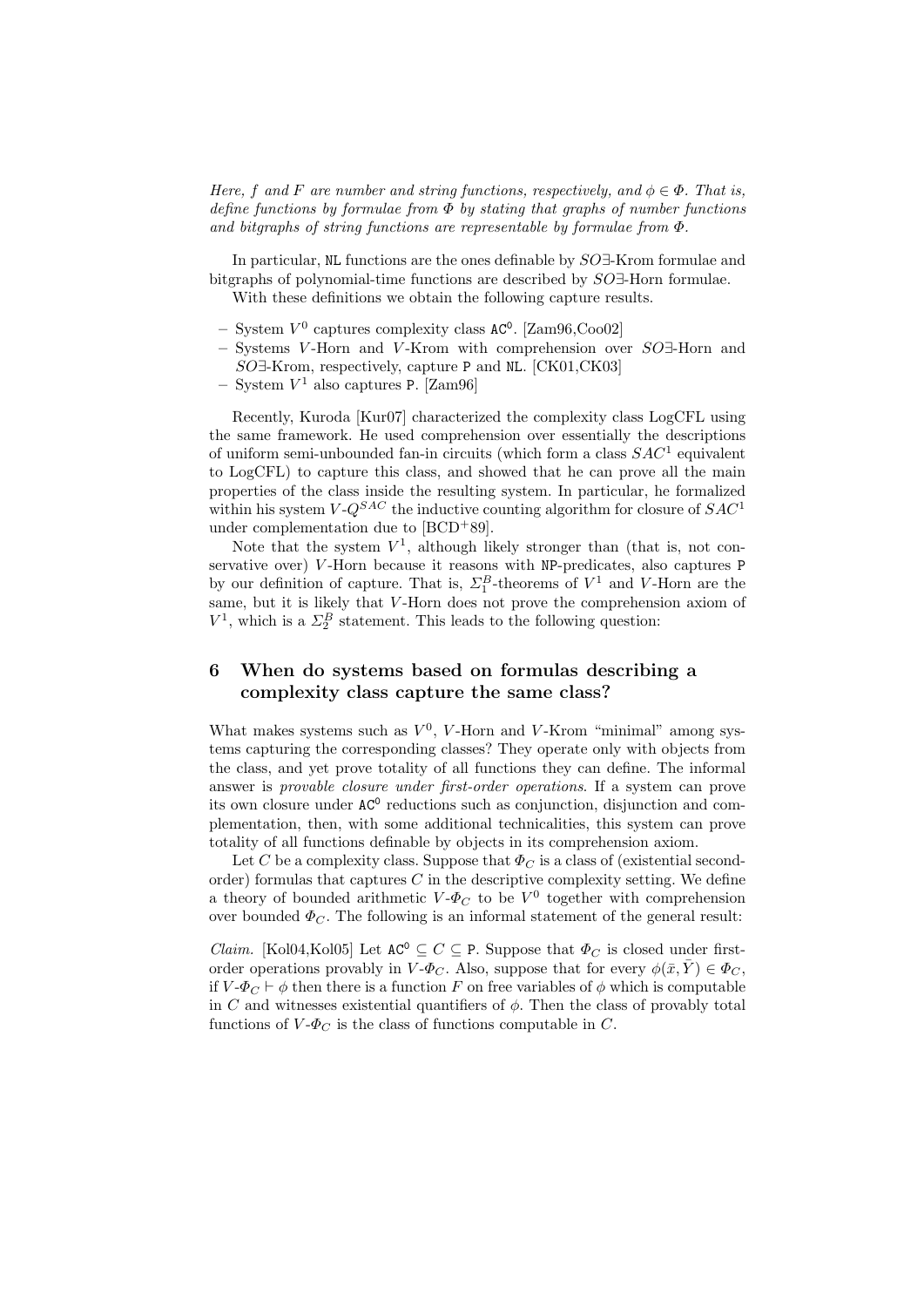Examples of such systems are V-Horn, V-Krom and Kuroda's  $V-Q^{SAC}$ ;  $V^0$ is another example of a system like this, although in its case the conditions are vacuously true. In particular, V -Horn formalizes and proves correctness of Horn formula satisfiability algorithm. Although V-Horn is provably in the system equivalent to limited recursion-based systems of polynomial-time reasoning, it has an additional nice feature: it is finitely axiomatizable. The system V -Krom formalizes the non-trivial inductive counting algorithm of Immerman [Imm88,Sze88], used to prove the closure of NL (and thus SO∃-Krom) under complementation. A version of inductive counting is also used to prove closure of LogCFL under complementation [BCD+89], which Kuroda showed to be formalizable using LogCFL reasoning.

However, we don't know whether  $NP = \text{coNP}$  and thus whether the class of predicates in the comprehension axiom of  $V^1$  is closed under complementation. Moreover, even if it is proven that  $NP = \text{coNP}$ , the proof has to be constructive enough to be formalizable within  $V^1$  to allow us to apply the claim.

This brings up an interesting meta-question: when are the properties of a complexity class itself provable within this class? We were able to prove the basic properties of P and NL with reasoning no more complex then the class itself. Somewhat surprisingly, Kuroda proved that this holds for the class LogCFL which is not even known to be equal to any of Schaefer's classes [Sch78]. However, for classes such as symmetric logspace, now proven to be equal to L [Rei05], it is not clear whether the proof of complementation (or the proof of equivalence with L) are formalizable using only reasoning within this class.

# 7 Formalizing complexity theory

This line of research leads to a more general meta-question in complexity theory: what proof techniques could be used to prove separations and collapses of complexity classes? Here, we briefly mention some of the directions of research in this area.

In complexity theory there were several meta-results showing that a certain class of proof techniques cannot resolve long-standing open problems such as P vs. NP: relativization of [BGS75], natural proofs of [RR97] (under some assumptions) and, recently, algebrization of [AW08]. All of them have a flavour of independence results – the answers to complexity-theoretic questions are somehow independent of the assumptions implicit in the current techniques.

In case of relativization, this notion of independence was made precise in the work of Arora, Impagliazzo and Vazirani [AIV92]. A technique is said to relativize if it is oblivious to the presence of oracles (in arithmetic setting, to undefined predicate symbols): that is, to whether an algorithm can ask queries "is a given string in  $O$ " for some fixed language  $O$ , and get a reply in constant time. Baker, Gill and Solovay showed that there are oracles A and B such that  $P^{A} = NP^{A}$  and  $P^{B} \neq NP^{B}$ . Thus, no technique oblivious to the presence of oracles can resolve P vs. NP question.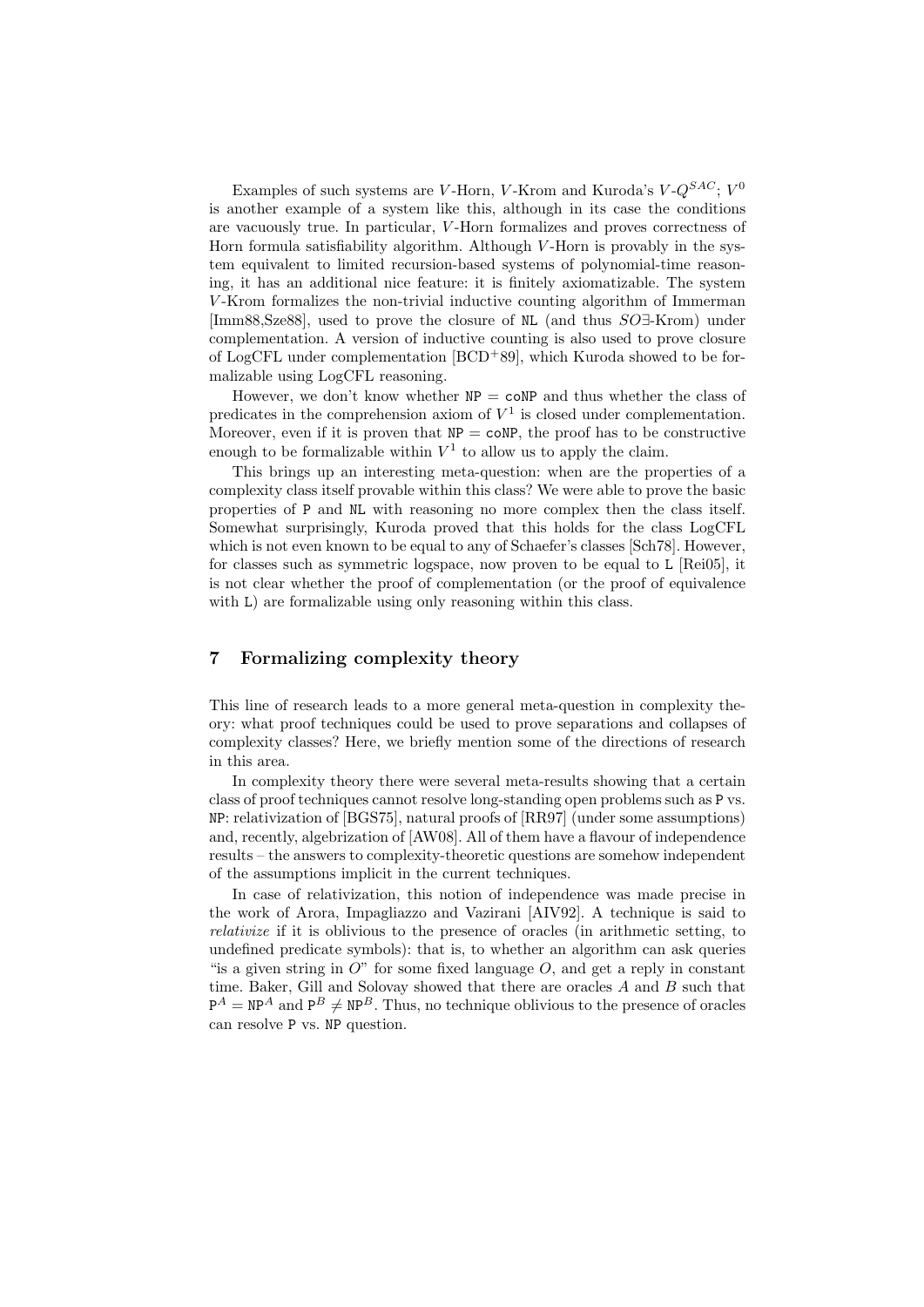Although formalization of computation with oracles goes back to Buss [Bus86], authors of [AIV92] chose a different route by presenting a theory of arithmetic  $RCT$ ) all standard models of which correspond exactly to classes of polynomialtime functions with an oracle, the difference between the models corresponding to differences between oracles. That is, any standard model of their system can be viewed as  $P^O$  for some language O, and for any O there would be a corresponding model. So a complexity-theoretic concept of a relativized complexity class becomes a model-theoretic notion of a standard model of some theory. In this context the notion of a non-relativizing technique became very clear: a technique is non-relativizing iff it is independent of  $\mathcal{RCI}$ . This theory, based on Cobham's axiom without the minimality condition on the class of functions, is similar to  $PV_1$ , but it has an unrestricted induction scheme and some additional axioms.

Another line of research studies which complexity-theoretic questions might be solvable already with the limited power of systems of bounded arithmetic. Such are the formalizations of closures under complementation in V -Horn, V -Krom and related systems. Rephrasing classical result from Buss's thesis [Bus86] in our framework, if the system  $V^1$  proves that a certain function is in NP ∩ coNP, then this function is in polynomial-time. It is consistent with our knowledge that  $\text{NP} \cap \text{coNP}$  might not collapse to P, but if this is the case, then  $V^1$  does not prove totality of functions that are both in NP and in coNP and yet are not polynomial-time computable. So provability of complexity-theoretic properties in a weak system of arithmetic is an indicator that this property is "relatively not too complex" in a very precise sense.

It is natural that the stronger the theory, the stronger are the complexitytheoretic statements it can prove. A study of this with the focus on consequences of coNP  $\subseteq$  P/poly was done by Cook and Krajicek [CK07].

There are many more results and formalizations relating complexity-theoretic concepts and the concepts in bounded arithmetic and proof complexity. Books and papers by Cook, Krajicek, Buss, Pudlak, Jerabek, Nguyen and others would be a good source for an interested reader.

# 8 Conclusions

In this paper we touch upon one example of a connection between two different notions of hardness: the hardness of describing a property versus the hardness of proving a property. Although there are well-established relationships of both of these areas with complexity theory, studying the direct relationship helped us obtain new results.

For the other examples of such connections one can look at the relationship between proof complexity and areas of bounded arithmetic, as one example, and the finite model theory and constraint satisfaction on as another. In proof complexity, the object of study is proof systems such as resolution system and Frege system; there, the lengths of proofs is the main complexity measure. For many systems of bounded arithmetic there are proof systems that are their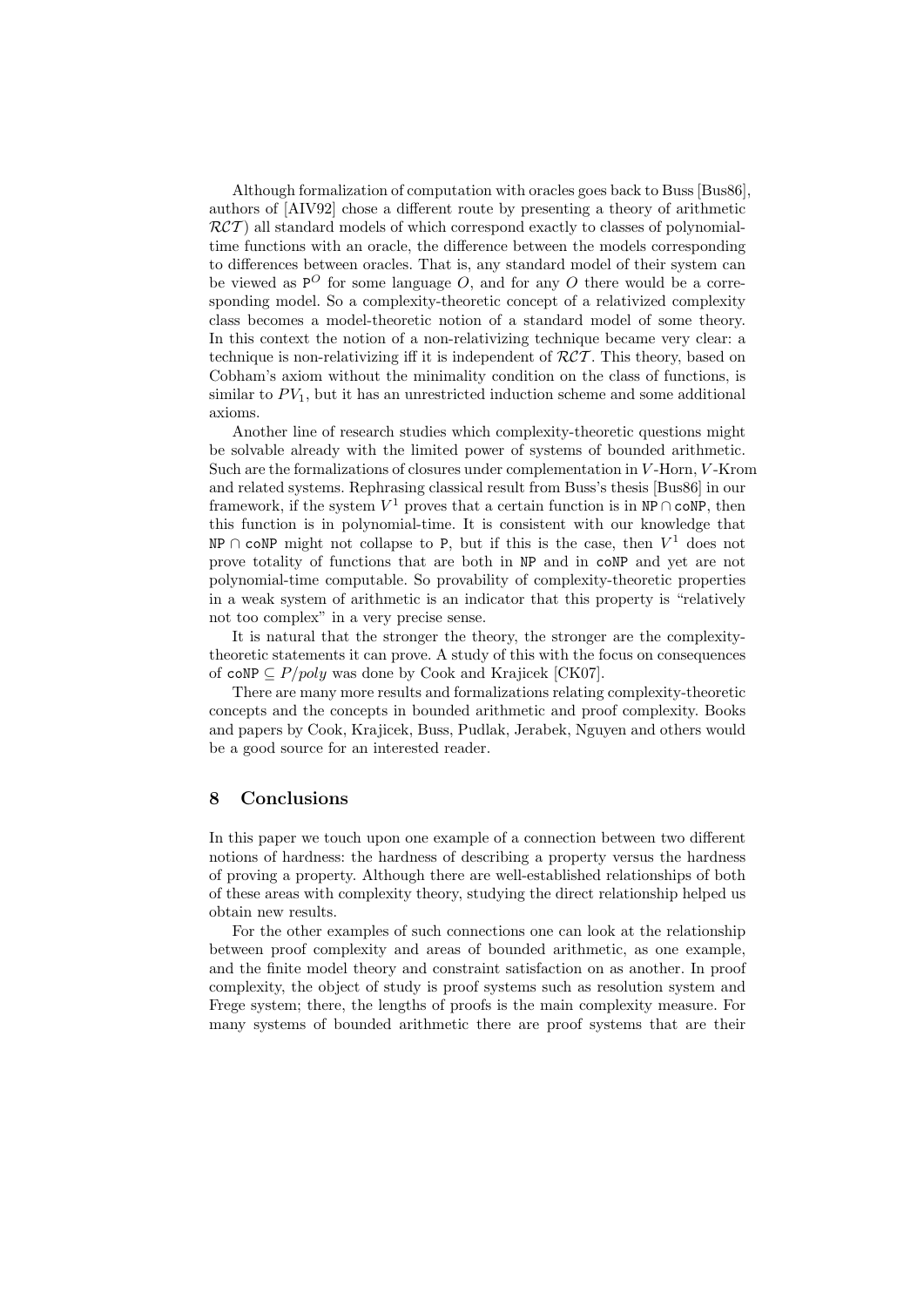non-uniform counterparts (that is, the system of arithmetic proves soundness of the proof system and the proof systems proves the axioms of the system of arithmetic).

The line of research exploring connections between finite model theory and proof complexity is pursued by Atserias. He uses his results in finite model theory to obtain resolution proof system lower bounds [Ats02], and, in his later work with Kolaitis and Vardi, uses constraint satisfaction problems as a generic basis for a class of proof systems [AKV04].

Complexity in logic is a broad area of research, with many problems still unsolved. Little is known about connections among different settings and notions of hardness. Here we have given one such example and have mentioned a couple more; other connections among various notions of complexity in logic are waiting to be discovered.

Acknowledgments. The results on connections between finite model theory and bounded arithmetic mentioned here come from my joint work with Stephen Cook (which resulted in my PhD thesis). I am very grateful to him for suggesting many of the ideas, as well as the framework in which these connections became natural.

# References

- [AIV92] S. Arora, R. Impagliazzo, and U. Vazirani. Relativizing versus nonrelativizing techniques: The role of local checkability. Manuscript, 1992.
- [Ajt83] M. Ajtai.  $\Sigma_1^1$ -Formulae on finite structures. Annals of Pure and Applied Logic, 24(1):1–48, 1983.
- [AKV04] A. Atserias, Ph. G. Kolaitis, and M. Y. Vardi. Constraint propagation as a proof system. In 10th International Conference on Principles and Practice of Constraint Programming, volume 3258 of Lecture Notes in Computer Science, pages 77–91. Springer-Verlag, 2004.
- [Ats02] Albert Atserias. Fixed-point logics, descriptive complexity and random satisfiability. PhD thesis, UCSC, 2002.
- [AW08] S. Aaronson and A. Wigderson. Algebrization: A new barrier in complexity theory. In Proceedings of the Fortieth Annual ACM Symposium on Theory of Computing, pages 731–740, 2008.
- [BCD<sup>+</sup>89] A. Borodin, S. A. Cook, P. W. Dymond, W. L. Ruzzo, and M. Tompa. Two applications of inductive counting for complementation problems. SIAM J. Comput., 18(3):559–578, 1989.
- [BGS75] T. Baker, J. Gill, and R. Solovay. Relativizations of the P=?NP question. SIAM Journal on Computing, 4(4):431–442, 1975.
- [Bus86] S. Buss. Bounded Arithmetic. Bibliopolis, Naples, 1986.
- [CK01] S.A. Cook and A. Kolokolova. A second-order system for polynomial-time reasoning based on Grädel's theorem. In Proceedings of the Sixteens annual IEEE symposium on Logic in Computer Science, pages 177–186, 2001.
- [CK03] S.A. Cook and A. Kolokolova. A second-order system for polytime reasoning based on Grädel's theorem. Annals of Pure and Applied Logic, 124:193-231, 2003.
- [CK07] S. Cook and J. Krajicek. Consequences of the provability of  $np \subseteq p/poly$ . Journal of Symbolic Logic, 72(4):1353–1371, 2007.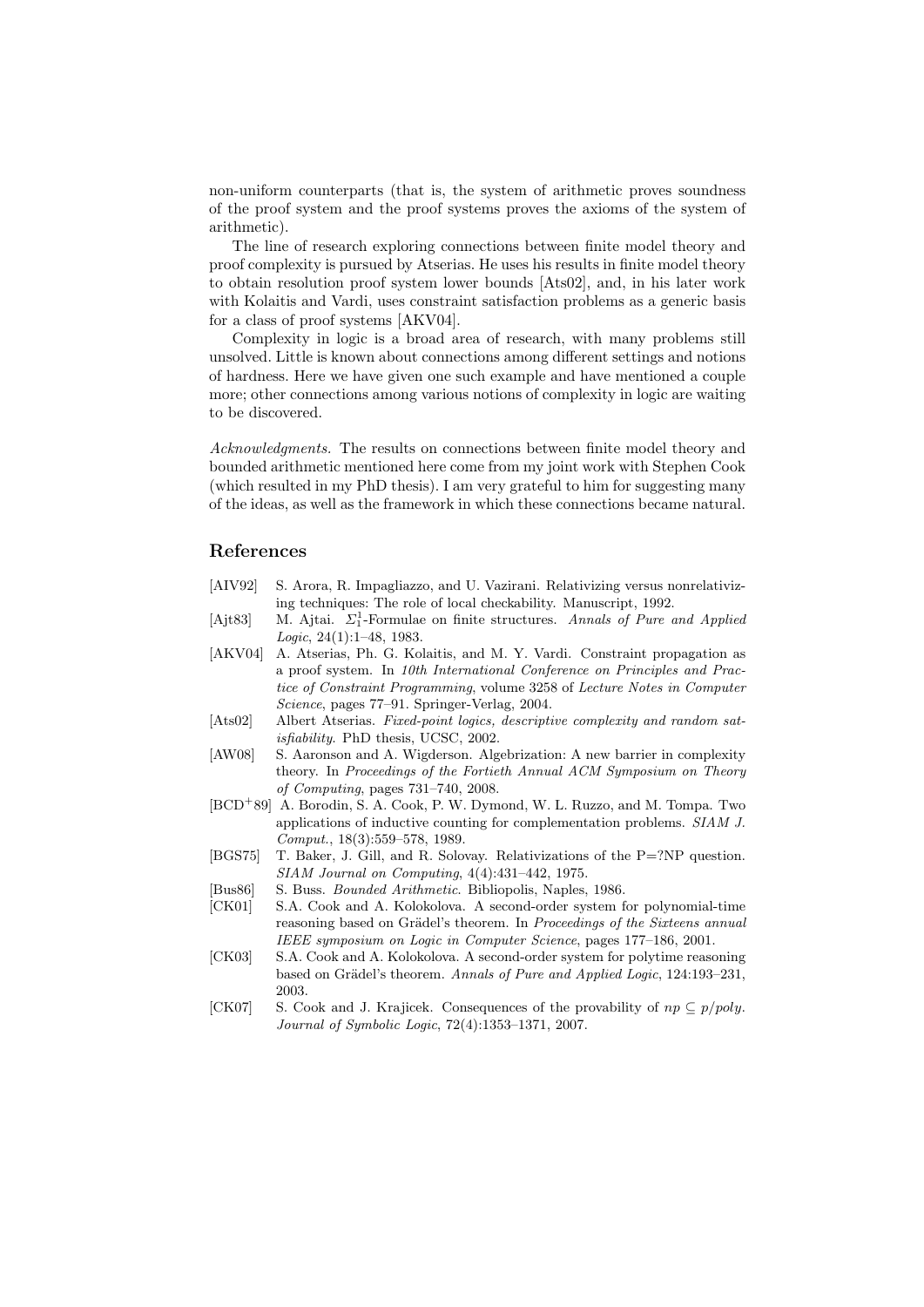- [CN08] Stephen Cook and Phuong Nguyen. Logical Foundations of Proof Complexity. Perspectives in Logic of the Association for Symbolic Logic. Cambridge University Press, 2008.
- [Cob65] A. Cobham. The intrinsic computational difficulty of functions. In Y. Bar-Hillel, editor, Logic, Methodology and Philosophy of Science, pages 24–30, Amsterdam, 1965. North-Holland.
- [Coo71] S.A. Cook. The complexity of theorem-proving procedures. In Proceedings of the Third Annual ACM Symposium on Theory of Computing, pages 151– 158, 1971.
- [Coo75] S. A. Cook. Feasibly constructive proofs and the propositional calculus. In Proceedings of the Seventh Annual ACM Symposium on Theory of Computing, pages 83 –97, 1975.
- [Coo02] S. A. Cook. CSC 2429S: Proof Complexity and Bounded Arithmetic. Course notes, URL: "http://www.cs.toronto.edu/∼sacook/csc2429h", Spring 1998- 2002.
- [Coo03] S. Cook. Theories for complexity classes and their propositional translations. In Jan Krajicek, editor, Complexity of computations and proofs, pages 175– 227. Quaderni di Matematica, 2003.
- [Fag74] R. Fagin. Generalized first-order spectra and polynomial-time recognizable sets. Complexity of computation, SIAM-AMC proceedings, 7:43–73, 1974.
- [Fag93] R. Fagin. Finite-model theory a personal perspective. Theoretical Computer Science, 116:3–31, 1993.
- [Grä91] E. Grädel. The Expressive Power of Second Order Horn Logic. In Proceedings of 8th Symposium on Theoretical Aspects of Computer Science STACS '91, Hamburg 1991, volume 480 of LNCS, pages 466–477. Springer-Verlag, 1991.
- [Grä92] E. Grädel. Capturing Complexity Classes by Fragments of Second Order Logic. Theoretical Computer Science, 101:35–57, 1992.
- [Gur88] Y. Gurevich. Logic and the challenge of computer science. In E. Börger, editor, Current trends in theoretical computer science, pages 1–57. Computer Science Press, Rockville, MD, 1988.
- [HP93] Petr Hájek and Pavel Pudlák. Metamathematics of first-order arithmetic. Springer Verlag, 1993.
- [Imm82] N. Immerman. Relational queries computable in polytime. In  $14th$  ACM Symp.on Theory of Computing, Springer Verlag (Heidelberg, FRG and NewYork NY, USA)-Verlag, pages 147 –152, 1982.
- [Imm83] N. Immerman. Languages that capture complexity classes. In 15th ACM STOC symposium, pages 347–354, 1983.
- [Imm88] N. Immerman. Nondeterministic space is closed under complementation. In SCT: Annual Conference on Structure in Complexity Theory, 1988.
- [Imm99] N. Immerman. Descriptive complexity. Springer Verlag, New York, 1999.
- [Kol04] A. Kolokolova. Systems of bounded arithmetic from descriptive complexity. PhD thesis, University of Toronto, October 2004.
- [Kol05] A. Kolokolova. Closure properties of weak systems of bounded arithmetic. In Computer Science Logic: 19th International Workshop, CSL 2005, 14th Annual Conference of the EACSL, Oxford, UK, August 22-25, 2005. Pro $ceedings, volume 3634 of *LNCS*, pages 369–383, 2005.$
- [Kra95] J. Krajiček. Bounded Arithmetic, Propositional Logic, and Complexity Theory. Cambridge University Press, New York, USA, 1995.
- [Kur07] Satoru Kuroda. Generalized quantifier and a bounded arithmetic theory for LOGCFL. Arch. Math. Log., 46(5-6):489–516, 2007.